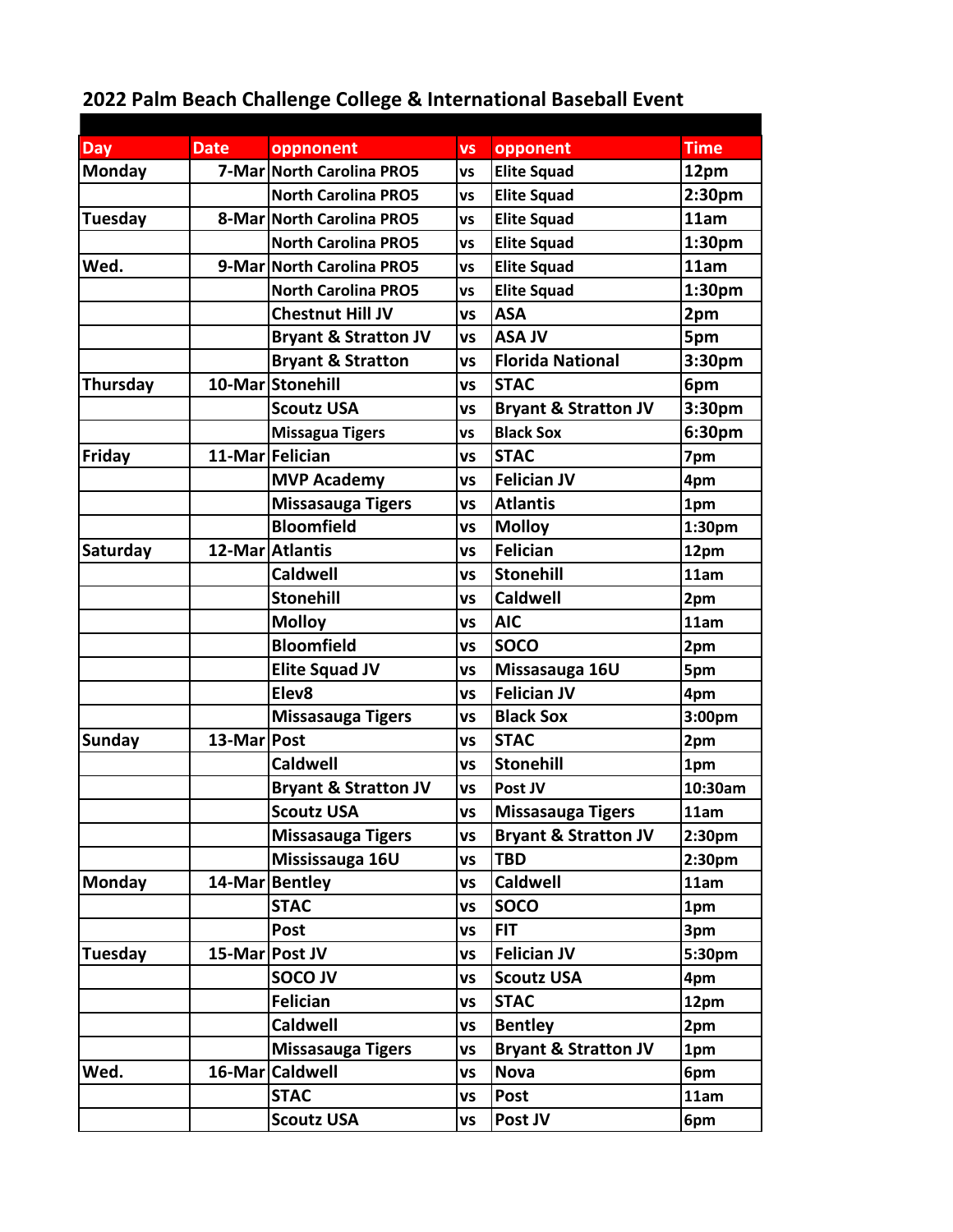|               |               | <b>Bentley</b>             | <b>VS</b> | <b>Felician</b>                 | 11am               |
|---------------|---------------|----------------------------|-----------|---------------------------------|--------------------|
| Thursday      |               | 17-Mar Bentley             | VS        | <b>Post</b>                     | 1pm                |
|               |               | <b>STAC</b>                | <b>VS</b> | <b>Caldwell</b>                 | 11am               |
|               |               | <b>Felician JV</b>         | VS        | <b>Bryant &amp; Stratton JV</b> | 2pm                |
|               |               | <b>Missasauga Tigers</b>   | VS        | Post JV                         | 4:30pm             |
|               |               | <b>Purto Rico 16u</b>      | VS        | <b>Missasauga Tigers</b>        | 3pm                |
| Friday        |               | 18-Mar Mriamar Canes 16u   | <b>VS</b> | Missasauga Tigers 16u           | 4pm                |
|               |               | <b>Vipers 16u</b>          | VS        | <b>Puerto Rico 16u</b>          | 4pm                |
|               |               | <b>Scoutz USA</b>          | VS        | Missasauga Tigers 18u           | 3pm                |
|               |               | CRFS 18u                   | VS        | <b>Puerto Rico 18u</b>          | 3pm                |
|               |               | <b>SOCO</b>                | VS        | <b>Post</b>                     | 11am               |
|               |               | <b>SOCO</b>                | VS        | <b>Bentley</b>                  | 2pm                |
| Saturday      | 19-Mar   Post |                            | <b>VS</b> | <b>SOCO</b>                     | 11am               |
|               |               | Missasauga Tigers 16u      | <b>VS</b> | Purto Rico 16u                  | 10am               |
|               |               | <b>Mriamar Canes 16u</b>   | <b>VS</b> | <b>Vipers 16u</b>               | 10am               |
|               |               | Missasauga Tigers 18u      | <b>VS</b> | <b>Puerto Rico 18u</b>          | 10am               |
|               |               | <b>Vipers 16u</b>          | <b>VS</b> | Missasauga Tigers 16u           | 1:30pm             |
|               |               | <b>Purto Rico 16u</b>      | <b>VS</b> | <b>Mriamar Canes 16u</b>        | 1:30pm             |
|               |               | <b>CRFS 18u</b>            | VS        | Missasauga Tigers 18u           | 1:30pm             |
|               |               | <b>Puerto Rico 18u</b>     | VS        | <b>Scoutz USA</b>               | 2pm                |
|               |               | <b>Scoutz USA</b>          | VS        | <b>CRFS</b>                     | 5pm                |
| <b>Sunday</b> |               | 20-MarlInt. Tour-16u       | VS        | <b>3rd Place Game</b>           | 10:30am            |
|               |               | Int. Tour-16u              | VS        | Championship                    | 11am               |
|               |               | Int. Tour-18u              | <b>VS</b> | <b>3rd Place Game</b>           | 10:30am            |
|               |               | Int. Tour-18u              | VS        | Championship                    | 11am               |
| Tuesday       |               | 22-Mar Missasauga Tigers   | VS        | <b>Black Sox</b>                | 5pm                |
|               |               | <b>Vipers</b>              | <b>VS</b> | <b>Missasauga Tigers</b>        | 6pm                |
| Thursday      |               | 24-Mar Coral Gables A's    |           | <b>Road to the Bigs</b>         | 11am               |
|               |               | <b>Puerto Rico</b>         |           | <b>TAP</b>                      | 11am               |
|               |               | <b>Baseball Sc. League</b> |           | <b>New Jersey Pro</b>           | 11am               |
|               |               | Cal. Zone 22               |           | <b>PB Thunder</b>               | 11am               |
| Friday        |               | 25-Mar Puerto Rico         |           | <b>Road to the Bigs</b>         | 9:30am             |
|               |               | <b>Coral Gables A's</b>    |           | <b>TAP</b>                      | 9:30am             |
|               |               | <b>Baseball Sc. League</b> |           | <b>New Jersey Pro</b>           | 9:30am             |
|               |               | Cal. Zone 22               |           | <b>PB Thunder</b>               | 9:30am             |
|               |               | <b>Coral Gables A's</b>    |           | <b>Road to the Bigs</b>         | 12:45pm            |
|               |               | <b>Puerto Rico</b>         |           | <b>TAP</b>                      | 12:45pm            |
|               |               | <b>Baseball Sc. League</b> |           | <b>New Jersey Pro</b>           | 12:45pm            |
|               |               | Cal. Zone 22               |           | <b>PB Thunder</b>               | 12:45pm            |
| Saturday      |               | 26-Mar Coral Gables A's    |           | Road to the Bigs                | 10am               |
|               |               | <b>Puerto Rico</b>         |           | <b>TAP</b>                      | 10am               |
|               |               | <b>Baseball Sc. League</b> |           | <b>New Jersey Pro</b>           | 1:15 <sub>pm</sub> |
|               |               | Cal. Zone 22               |           | <b>Road to the Bigs</b>         | 1:15 <sub>pm</sub> |
|               |               | <b>Coral Gables A's</b>    |           | <b>PB Thunder</b>               | 1:15 <sub>pm</sub> |